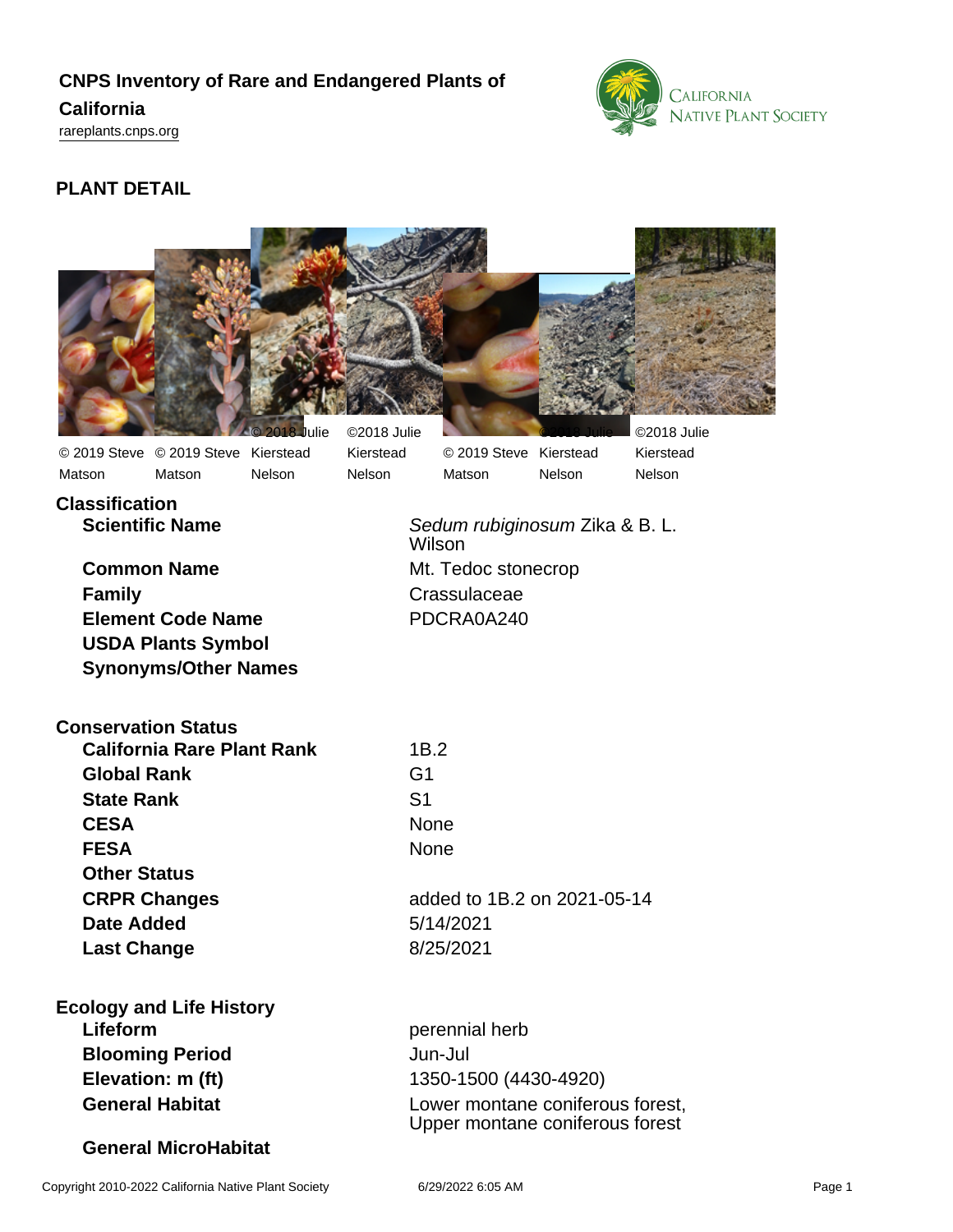# **Element Occurrence Data from California Natural Diversity Database**

| <b>Total Element Occurrences</b> |                |  |
|----------------------------------|----------------|--|
|                                  |                |  |
| <b>Element Occurrence Ranks</b>  |                |  |
| Excellent (A)                    | ი              |  |
| Good (B)                         | 1              |  |
| Fair (C)                         | 0              |  |
| Poor (D)                         | O              |  |
| None (X)                         | 0              |  |
| Unknown (U)                      | $\overline{2}$ |  |
| <b>Occurrence Status</b>         |                |  |
| Historical, > 20 years           | ი              |  |
| Recent, $<$ 20 years             | 3              |  |
| <b>Presence</b>                  |                |  |
| <b>Presumed Extant</b>           | 3              |  |
| <b>Possibly Extirpated</b>       | ი              |  |
| <b>Presumed Extirpated</b>       |                |  |
|                                  |                |  |

#### **Location**

| <b>CA Endemic</b>                              | N٥ |
|------------------------------------------------|----|
| <b>Counties</b>                                |    |
| Tehama (TEH)                                   |    |
| <b>States</b>                                  |    |
| California (CA)                                |    |
| Quads                                          |    |
| North Yolla Bolly (4012228), Platina (4012238) |    |
|                                                |    |

#### **Notes**

Definitions of codes preceding a county and/or quad:

\* Presumed extirpated

(\*) Possibly extirpated

Species may be present in other areas where conditions are favorable. These data should NOT be substituted for pre-project review or for on-site surveys.

## **General Notes**

Possibly threatened by fire and horticultural collecting. See Phytotaxa 368: 1–61 (2018) for original description.

#### **Distribution**

## **Threats**